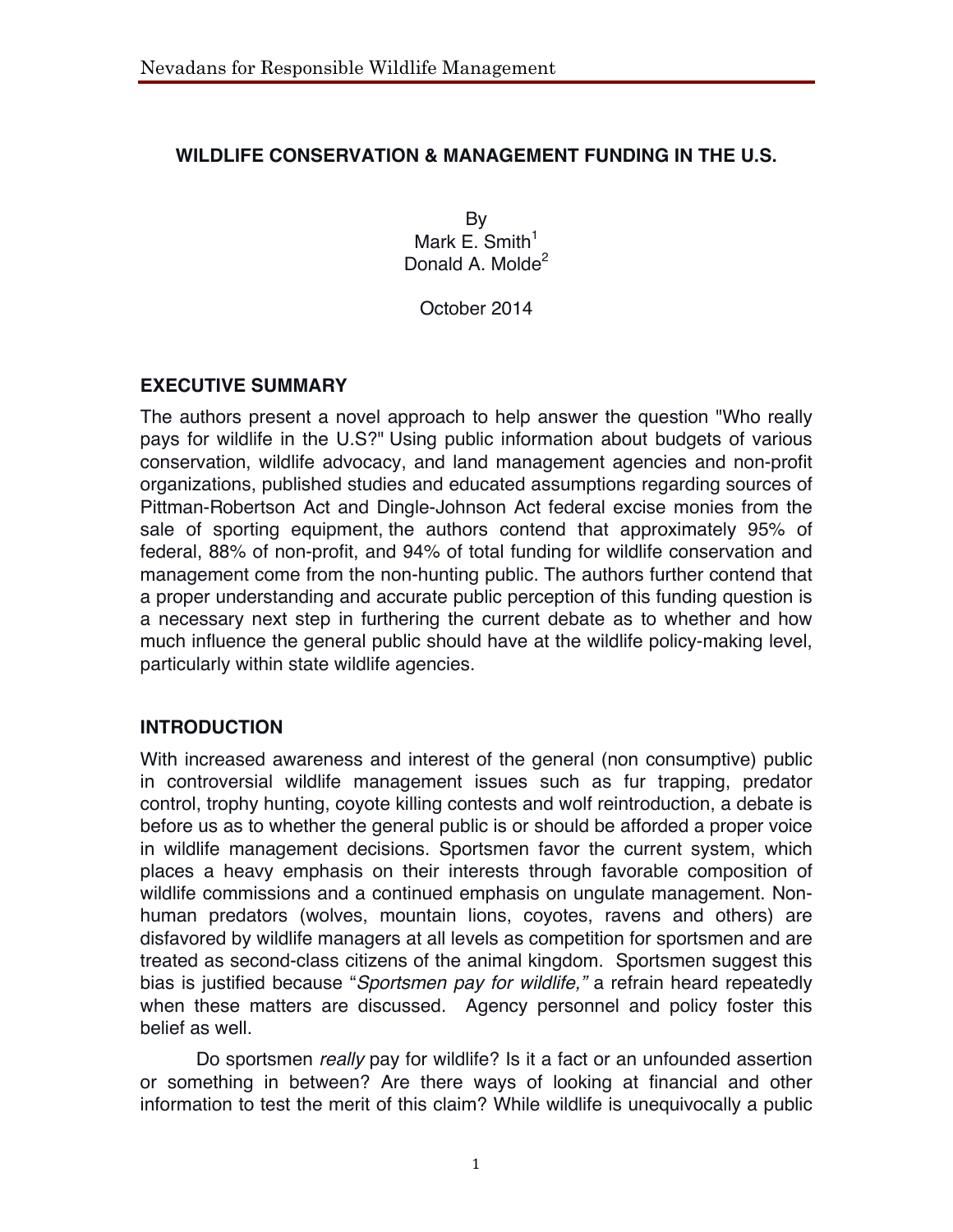asset under the Public Trust Doctrine (see, for example, SCOUS 1842 and Horner 2000), a better understand and definition of how wildlife management is financed in this country, particularly the portion attributable to the general public, would be of considerable help in deciding whether the general public's interest is adequately represented in our current wildlife management system.

## **Summary of Findings**

While this question is not easy to answer and the information may be murky, we have devised a novel approach, using available public information and certain helpful assumptions to offer a perspective on this question, which, to our knowledge, has not been previously presented. The results are expressed both in terms of annual budgets by organization (Table 1) and acreages under management (Table 2). In summary, approximately 95% of federal, 88% of nonprofit, and 94% of total funding for wildlife conservation and management come from the non-hunting public. This runs counter to the common position promoted by many hunter-centric organizations and even to what state wildlife agencies often cite (e.g. Mayer, 2012). Another example of this is a motto of the Rocky Mountain Elko Foundation: "*Hunting is Conservation*." Obviously hunting *per se* is not conservation, but they claim that hunting funds conservation, nearly exclusively.

The data in Table 1 shows that the financial contribution from hunters is a small portion of the total. Of the 8 largest federally funded wildlife programs listed in the top half of Table 1, a total of \$18.7 billion is spent annually on wildlife, land management and related programs (including hunter education). Approximately 5.3% of the combined operating budgets (top half of Table 1) and 4.9% of the land acquisition costs (Table 2) are funded by hunters or through hunting-related activities. The 10 largest non-profit conservation organizations contribute \$2.5 billion annually to habitat and wildlife conservation; of this, 12.3% comes from hunters and 87.7% from the non-hunting public (bottom half of Table 1).

#### **Methodology**

In Tables 1 & 2 values have been assigned for the portion of funding derived from hunters or hunting-related activities. The difference between "hunter" and "hunting related" as well as the allocation of Pittman-Robertson and Dingell-Johnston Act funds are discussed in the section entitled Pittman-Robertson & Dingell-Johnson Acts. The allocations for the other items are discussed in the sections entitled General Tax Revenue and Duck Stamp Act.

State funding was not considered in this study, in part because most state wildlife agency funding flows from the federal government (about 70% in Nevada's case), and in part because it would be a task larger than our resources allowed. It is also generally true that the state funding (e.g. hunter license and tag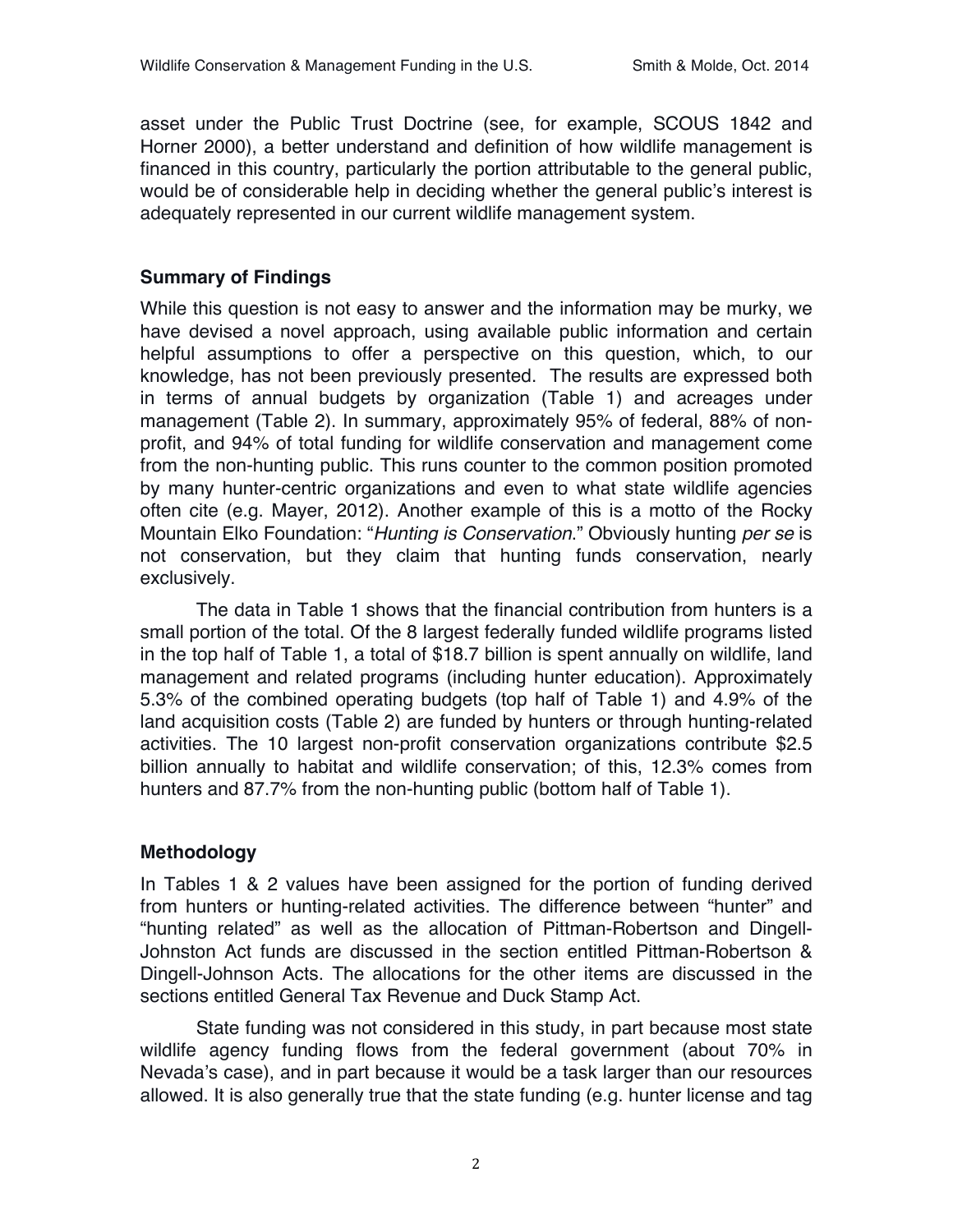sales) is rarely adequate to cover the direct costs of administering the related programs; therefore, state-level funding can reasonably be classified as hunting or sportsmen services rather than wildlife management. State-owned public lands are considered in terms of the acreage under management in Table 2. Also not considered is the portion that each agency or organization actually spends on conservation versus other activities. For example, most state wildlife agencies spent only a small portion of their total funding on conservation. Other organizations, such as the government funded National Wildlife Refuge System and the donor funded Nature Conservancy, spend the great majority of their funding on conservation. This differential was ignored in our analysis.

|                                      |                     |        | <b>Activities Funded by</b> | <b>Activities</b> |
|--------------------------------------|---------------------|--------|-----------------------------|-------------------|
| Source                               | <b>Total Annual</b> |        | <b>Hunters</b>              | Funded by         |
|                                      | Funding, \$         | $%$ of | $\overline{\mathbb{S}}$     | Non-hunting       |
|                                      |                     | Total  |                             | Public, \$        |
| National Wildlife Refuge System      | \$276M              | 4.6%   | \$13M                       | \$263M            |
| (operating budget, see Table 2 for   |                     |        |                             |                   |
| land purchase funding)               |                     |        |                             |                   |
| Pittman-Robertson & Dingell-Johnson  | \$882M              |        |                             |                   |
| Acts Funds:                          |                     |        |                             |                   |
| Funding based on hunting activities  |                     | 14.5%  | \$128M                      |                   |
| Funding based on population          |                     | 4.6%   | \$35M                       | \$719M            |
| <b>USDA Wildlife Services</b>        | \$89M               | 4.6%   | \$4                         | \$85M             |
| <b>USDI Fish &amp; Wildlife</b>      | \$2,795M            | 4.6%   | \$129M                      | \$2,666M          |
| <b>US BLM</b>                        | \$1,200M            | 4.6%   | \$56M                       | \$1,144M          |
| <b>US Forest Service</b>             | \$9,779M            | 4.6%   | \$453M                      | \$9,326M          |
| National Park System                 | \$3,650M            | 4.6%   | \$169M                      | \$3,481M          |
| <b>SUBTOTAL</b>                      | \$18,671M           | 5.3%   | \$986M                      | \$17,685M         |
| <b>Federal Funding</b>               |                     |        |                             | 94.7%             |
| <b>Nature Conservancy</b>            | \$859M              | 4.6%   | \$40M                       | \$819M            |
| Land Trusts (all, except N.C)        | \$535M              | 4.6%   | \$25M                       | \$510M            |
| <b>Wildlife Conservation Society</b> | \$230M              | 4.6%   | \$11M                       | \$219M            |
| <b>World Wildlife Fund</b>           | \$204M              | 4.6%   | \$9M                        | \$195M            |
| <b>Ducks Unlimited</b>               | \$147M              | 99%    | \$146M                      | \$1M              |
| The Conservation Fund                | \$138M              | 4.6%   | \$6M                        | \$132M            |
| Natural Resources Defense Council    | \$123M              | 4.6%   | \$6M                        | \$117M            |
| <b>National Wildlife Federation</b>  | \$93M               | 4.6%   | \$4M                        | \$89M             |
| National Audubon Society             | \$89M               | 4.6%   | \$4M                        | \$85M             |
| Rocky Mountain Elk Foundation        | \$54M               | 99%    | \$53M                       | \$1M              |
| <b>SUBTOTAL</b>                      | \$2,472M            | 12.3%  | \$304M                      | \$2,168M          |
| <b>Non-profit Organizations</b>      |                     |        |                             | 87.7%             |
| <b>TOTAL</b>                         | \$21,143M           | 6.1%   | \$1,290M                    | \$19,853M         |
| <b>Federal &amp; Non-profits</b>     |                     |        |                             | 93.9%             |

Table 1: Summary of Conservation Funding by Source (M = million US dollars)

In our analyses we included those agencies and organizations commonly considered by the public to have as their focus habitat and wildlife management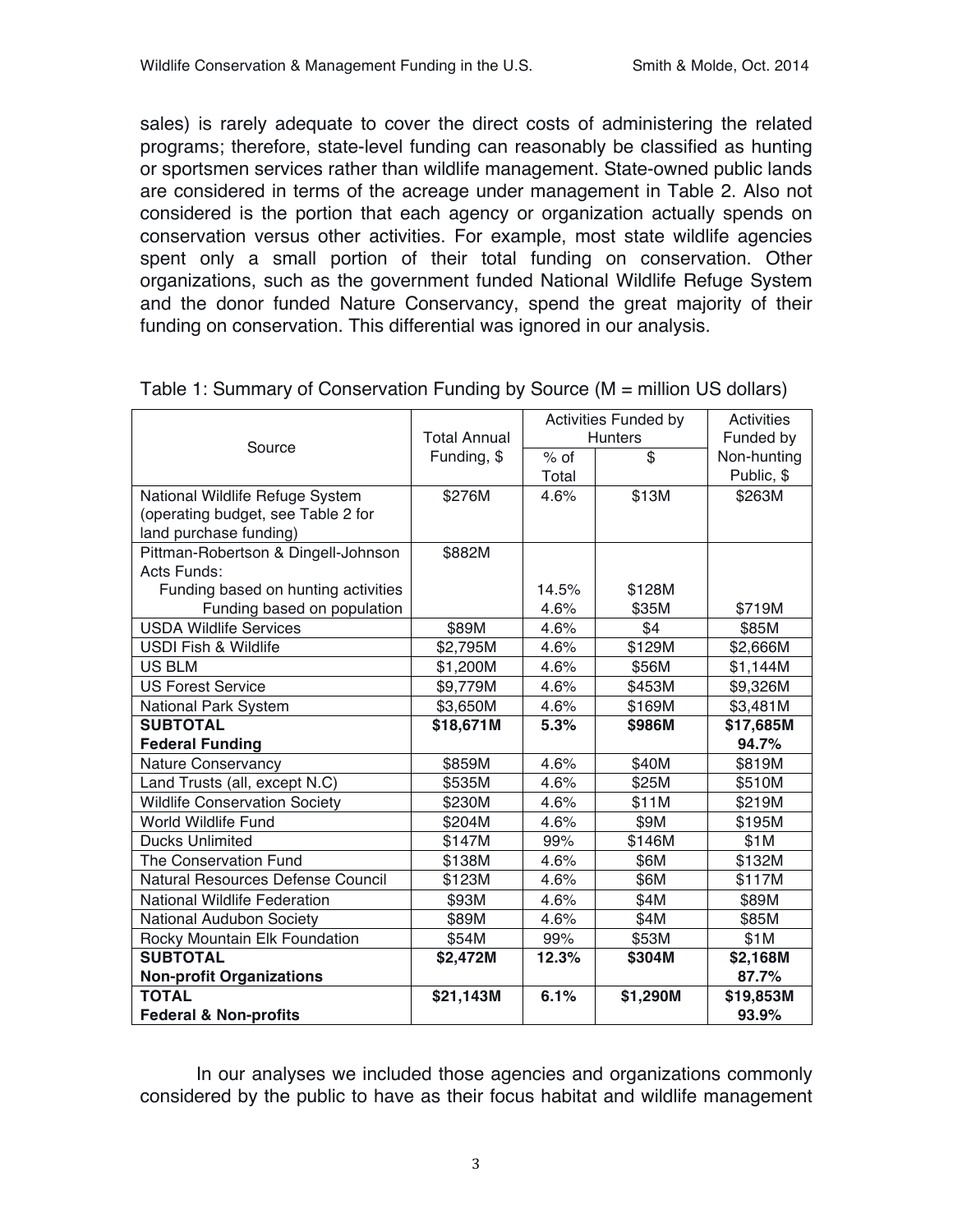or conservation (e.g. U.S. Department of the Interior Fish & Wildlife Service (FWS), National Wildlife Refuge System, Nature Conservancy, Audubon). We also included agencies and organizations whose primary purpose is to conserve or manage the lands that host wildlife (the U.S. Forest Service (USFS), U.S. Bureau of Land Management (US BLM), the state equivalents, the various land trusts). The organizations that manage habitat, such as the US BLM and the many private land trusts, are included herein because wildlife requires habitat. The goals of these organizations include various combinations of habitat management and conservation, biological diversity (necessary to ensure robust populations), food and water supply, watershed protection, migration corridor management, and other issues critical to wildlife conservation and management.

A potentially controversial choice was to include the U.S. Department of Agriculture Wildlife Services. Their core function is to control native carnivores such as wolves, bears, and coyotes, ostensibly to protect agriculture and improve hunter opportunity (Bruskotter, 2011). Arguably they accomplish neither since most livestock mortality is due to weather, birthing, and disease, while most wildlife mortality is due to lack of food, impacts to habitat, and disease. While predator control is wildlife management it is not conservation. Nevertheless, we have included their budget in our funding analyses.

| Source                              | Land Under<br>Management,<br>acres | <b>Land Purchases</b><br><b>Funded by Hunters</b><br>$\%$<br>acres |       | Land<br>Purchases<br>Funded by<br>Non-hunting<br><b>Public</b><br>acres |
|-------------------------------------|------------------------------------|--------------------------------------------------------------------|-------|-------------------------------------------------------------------------|
|                                     |                                    |                                                                    |       |                                                                         |
| National Wildlife Refuge System     | 150M                               |                                                                    |       |                                                                         |
| Funding based on hunting activities |                                    | 1.7%                                                               | 2.6M  |                                                                         |
| Funding based on population         |                                    | 4.6%                                                               | 6.8M  | 140.6M                                                                  |
| <b>US BLM</b>                       | 248M                               | 4.6%                                                               | 9.9M  | 236.5M                                                                  |
| US Forest Service (note A)          | 193M                               | 4.6%                                                               | 7.7M  | 184.1M                                                                  |
| <b>National Park Service</b>        | 84M                                | 4.6%                                                               | 3.4M  | 80.1M                                                                   |
| State Lands (all states)            | 197M                               | 4.6%                                                               | 7.9M  | 187.9M                                                                  |
| <b>SUBTOTAL</b>                     | 872M                               | 4.9%                                                               | 42.8M | 829.2M                                                                  |
| <b>State &amp; Federal Funding</b>  |                                    |                                                                    |       | 95.1%                                                                   |
| <b>Nature Conservancy</b>           | 119M                               | 4.6%                                                               | 4.8M  | 113.5M                                                                  |
| Land Trusts (all)                   | 47M                                | 4.6%                                                               | 1.9M  | 44.8M                                                                   |
| <b>SUBTOTAL</b>                     | 166M                               | 4.6%                                                               | 7.7M  | 158.3M                                                                  |
| <b>Non-profit Organizations</b>     |                                    |                                                                    |       | 95.4%                                                                   |
| <b>TOTALS</b>                       | 1,038M                             | 4.9%                                                               | 50.5M | 987.5M                                                                  |
|                                     |                                    |                                                                    |       | 95.1%                                                                   |

Table 2: Summary of Land Under Direct Management (M = million acres)

Note A. The USFS indirectly or cooperatively manages 600M acres.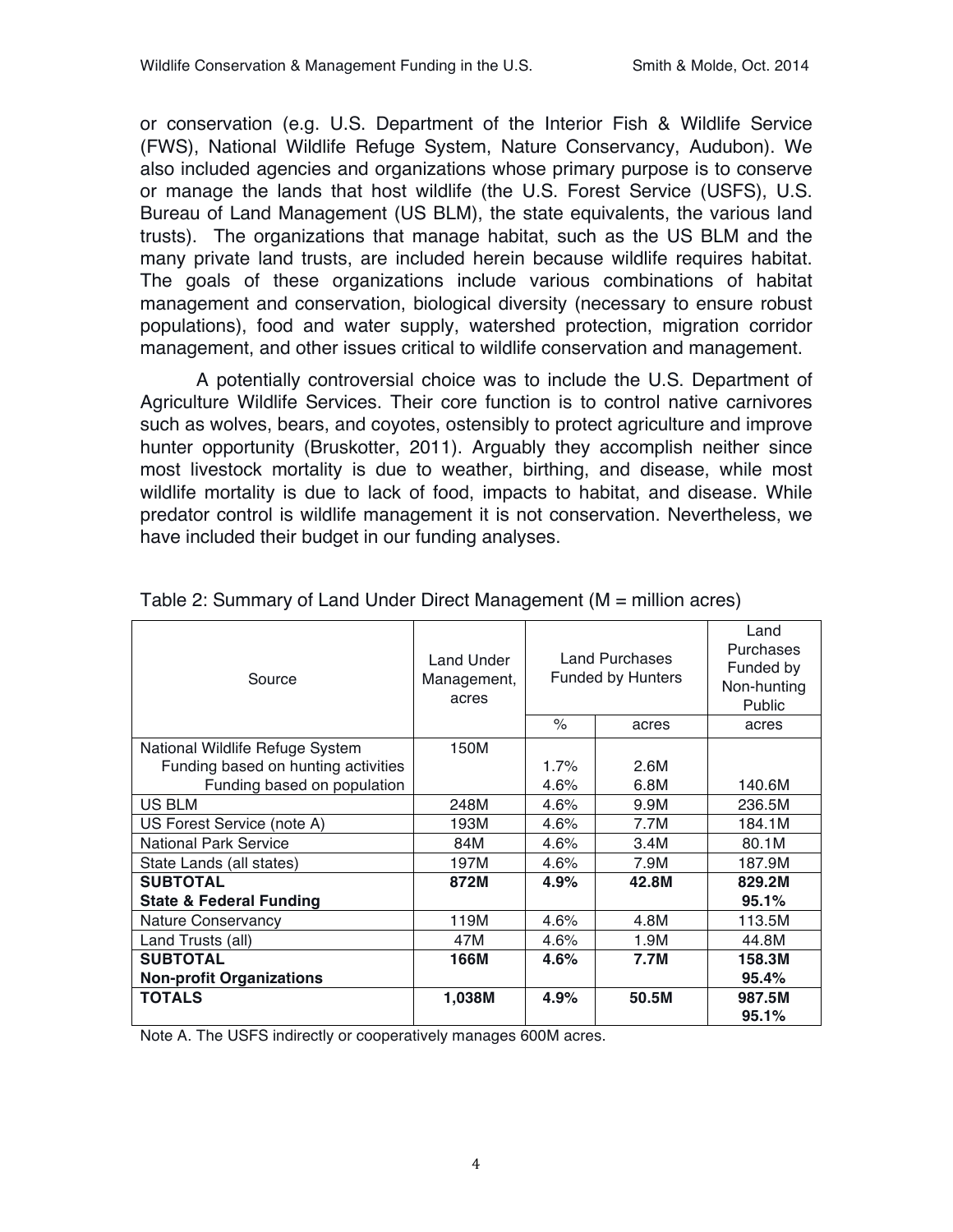## **SOURCES OF FUNDING & ALLOCATIONS**

The sources of our funding and land acreage figures were, in most cases, the official websites for the named agencies or organizations. The total acreage under management by land trusts was obtained from the Land Trust Alliance (http://www.landtrustalliance.org). Pittman-Robertson Act and Dingell-Johnston Act revenue were obtained from the most recently published federal budgets for the Bureau of Alcohol, Tobacco, Firearms and Explosives (ATF) and US Fish and Wildlife Services (FWS), the agencies responsible for collecting and administering these funds, respectively. See the section entitled Pittman-Robertson and Dingell-Johnston Acts for a detailed discussion of how those revenues were allocated, as well as a brief discussion of the two Acts.

## **General Tax Revenue**

Most of the federal programs relevant to wildlife management and conservation are funded from general tax revenue such as personal and corporate income taxes. The key exceptions to this are the tax transfers made to the states under three well known acts (and their amendments): the Federal Aid in Wildlife Restoration Act of 1937 (more commonly known as the Pittman-Robertson Act or PRA), the Federal Aid in Sport Fish Restoration Act (Dingell-Johnston Act or DJA), and the Migratory Bird Hunting Stamp Act (Duck Stamp Act). Each of these acts is discussed in more detail in subsequent sections.

Rather than attempt an allocation of general tax revenue funding to "hunter funding" and "non-hunting public funding" by some complex analysis of demographics, we chose the simpler, and possibly equally accurate, method of allocation based on the percent of the population who hunts. According to the US FWS (2013), there were 14,631,327 hunting licenses issued by all US states in 2013, down from 14,960,522 in 2012. There are two important bias in these statistics: hunters who purchased licenses in more than one state are counted for each state; and most states exempt youth from license requirements (e.g. Nevada hunters under the age of 12 years are not required to purchase a license, in some states the age is 16). We could not find any published analyses on either, so we have made no change to the data published by the FWS. It is likely that both figures are small and each acts to reduce the effect of the other.

According to the US Census Bureau (2013), the US population in July 2013 was 316,128,839. Dividing that into the number of hunting licenses sold in 2013 suggests that 4.6% of the population, and therefore the same percentage of general tax revenue is paid by hunters. That figure has been used in Tables 1 & 2. An important side note is that while the US population increases annually, the number of hunting licenses sold is on the decline.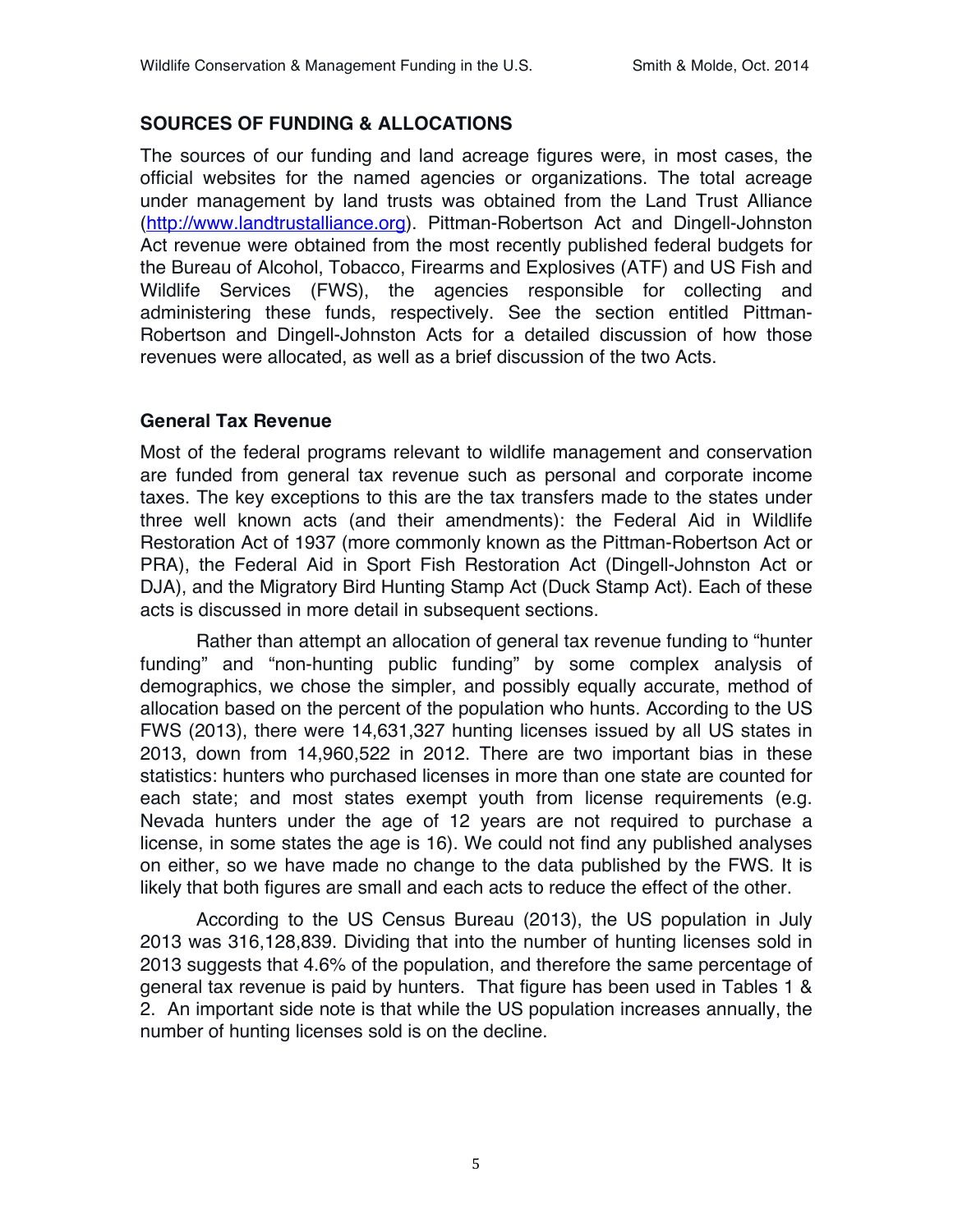### **Duck Stamp Act**

Funding of wildlife land gets a lot of attention among sportsmen and other outdoor enthusiasts. One of the most common to come up in discussion is the Duck Stamp program and the land that it has successful protected as refuges under the National Wildlife Refuge System. The federal government estimates that 1.9% of the 150,000,000 acres (or 2,850,000 acres) of land managed under this program was acquired with funds from programs including duck stamp sales (USFW, 2014; Lin, 2014). It has been estimated that collectors purchase 10% of duck stamps. Duck stamps allow free access to refuges that otherwise charge an entrance fee, and an unknown portion of the public purchases them for this purpose. To determine the total hunter-sourced portion of the National Wildlife Refuge System acreage, we combined 90% of the 1.9% with the hunter portion of general tax revenue (4.6%).

Considering the four main federal agencies, the combined state-owned lands, and the collective non profits falling in the category of land trusts, there are 1.038 billion acres of wildlife habitat under conservation management, of which about 4.9% were funded by hunter and 95.1% funded by the non-hunting public.

## **Pittman-Robertson & Dingell-Johnson Acts**

The process of determining the portion of the Pittman-Robertson Act (PRA) & Dingell-Johnson Act (DJA) excise taxes generated by hunting-related activities is both complex and imprecise. In the end, any such analysis can only be an estimate, since the revenue is not tracked in sufficient detail to allow a precise allocation. Our approach was to both recognize and minimize the biases created by our assumptions in these analyses. The approach taken in this study is briefly summarized here.

Beginning in 1919, there has been an excise tax on firearms and ammunition (10 to 11% of the wholesale price). This tax was originally administered under the US Treasury, and the income went into the general fund. In 1937, the Pittman-Robertson Act transferred this tax to administration by the FWS for the exclusive purposes of wildlife management, hunting management, and hunter education. The Dingell-Johnston Act (1950), as amended by the Wallop and Breaux Act (1984), extended the excise tax to archery equipment, fishing supplies, recreational boat import duties, and marine fuel sales. PRA and DJA funding totaled \$522 million and \$360 million, respectively, for the 2013 fiscal year.

Our analyses consider funding allocations in two portions: the first based on activity (hunting related versus non-hunting related), and the second on general population (hunters versus the non-hunting public). This section discusses the former; the latter uses the same allocation as for the other categories. We used this split approach for the PRA and DJA funds because firearms, ammunition, and archery equipment are purchased by both hunters and non-hunters and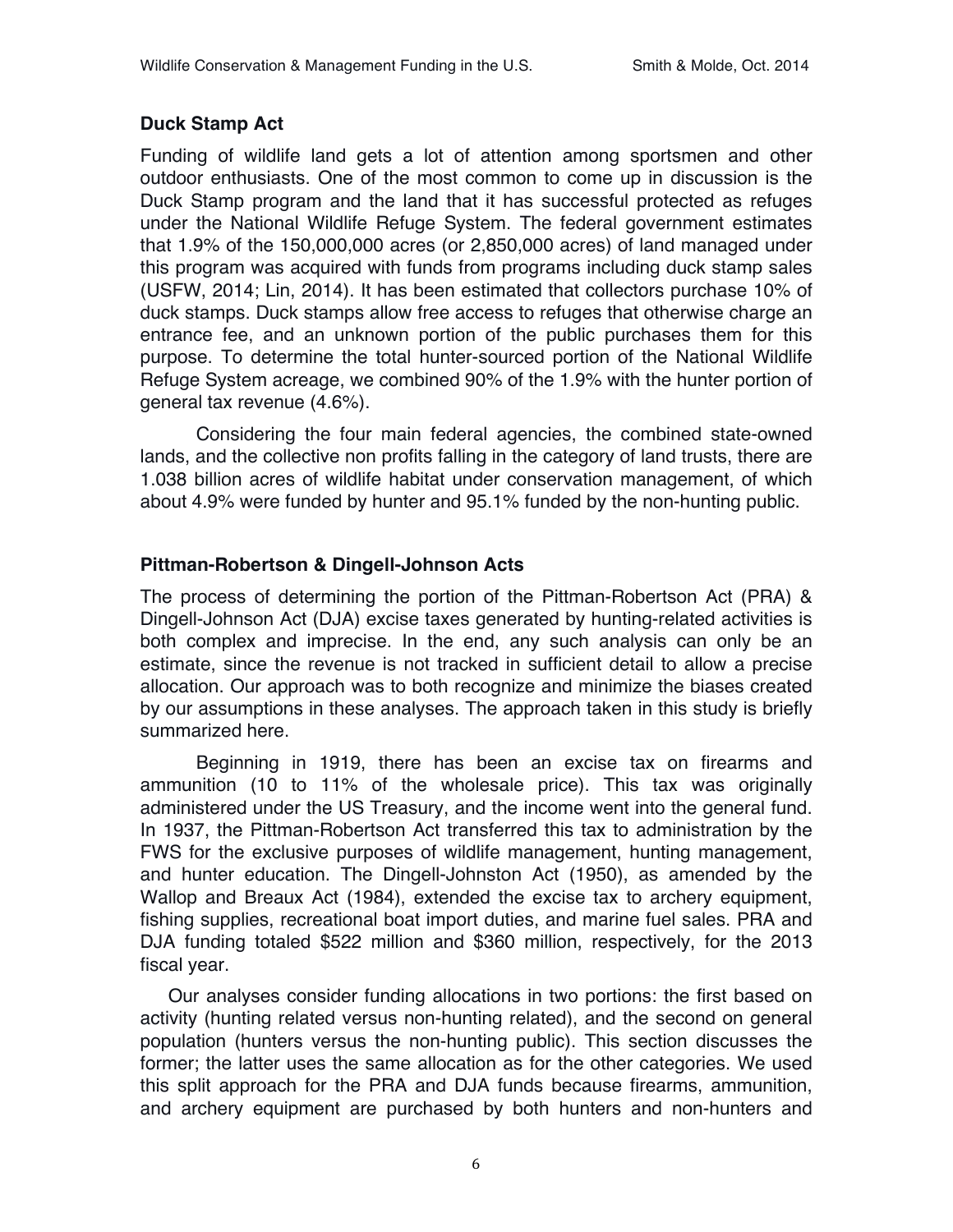these are used for both hunting and non-hunting purposes. Therefore, putting the total revenue into either the "hunter" or "non-hunting public" categories would have created a strong bias.

The next step was to consider the nature of the purchases that generate the excise taxes collected. According to the ATF (Hogue, 2013), the PRA revenue is generated in the following proportions:

- o 31% from handgun (pistols and revolvers) production
- o 37% from long guns (rifles and shotguns) production
- o 31% from ammunition production
- o 1% from archery equipment production

Dingell-Johnston Act revenue is generated in the following proportions, according to US DF&W statistics (Michigan):

- o 54% from motorboat fuel
- o 15% from small engine fuel
- o 16% from fishing equipment, tackle, trolling motors
- o 9% from interest on trust fund deposits
- $\circ$  6% from import duties on boats

Of these funds, we next made an estimate of the portion of the revenue generated from hunting. We used a variety of sources of information to produce these estimates, principally the following.

From ATF statistics on sales of firearms by type (ATF, 2011), we identified those types of firearms that are used principally for hunting. We used the following allocations: traditional rifles and shotgun sales were allocated to hunting; modern sporting rifles (including tactical shotguns) were allocated principally (but not exclusively) to non-hunting. The results was a combined allocation of 40% of long guns to hunting. Handgun sales were allocated 5% to hunting based on anecdotal evidence.

Statistics for ammunition sales published by industry sources (LuckyGunner, 2012 & 2013; Bushmann, 2014) were used to determine the approximate percentage of sales by caliber. Each caliber was then assigned to one of three categories: principally hunting, principally non-hunting, or split. Examples of ammunition classified herein as principally for hunting include .243 Winchester, .30-06 Springfield and .308 Winchester (traditional deer and elk calibers). Principally non-hunting ammunition include .380 acp, 9 mm parabellum (aka 9mm Luger), .45 acp, .338 Lapua and .50 BMG. Calibers considered to be used for both hunting and non-hunting include shotgun shells in all gauges, .223 Remington, 5.56x45mm, 7.62x39mm, and large bore magnum handgun calibers such as .44 Remington Magnum and .500 S&W Magnum. Based on the relative sales statistics, considerably less than 20% of ammunition sales appear to be hunting related, but 20% was used in our analysis; this higher figure was used because 2013 represented an anomaly in sales statistics, with sales more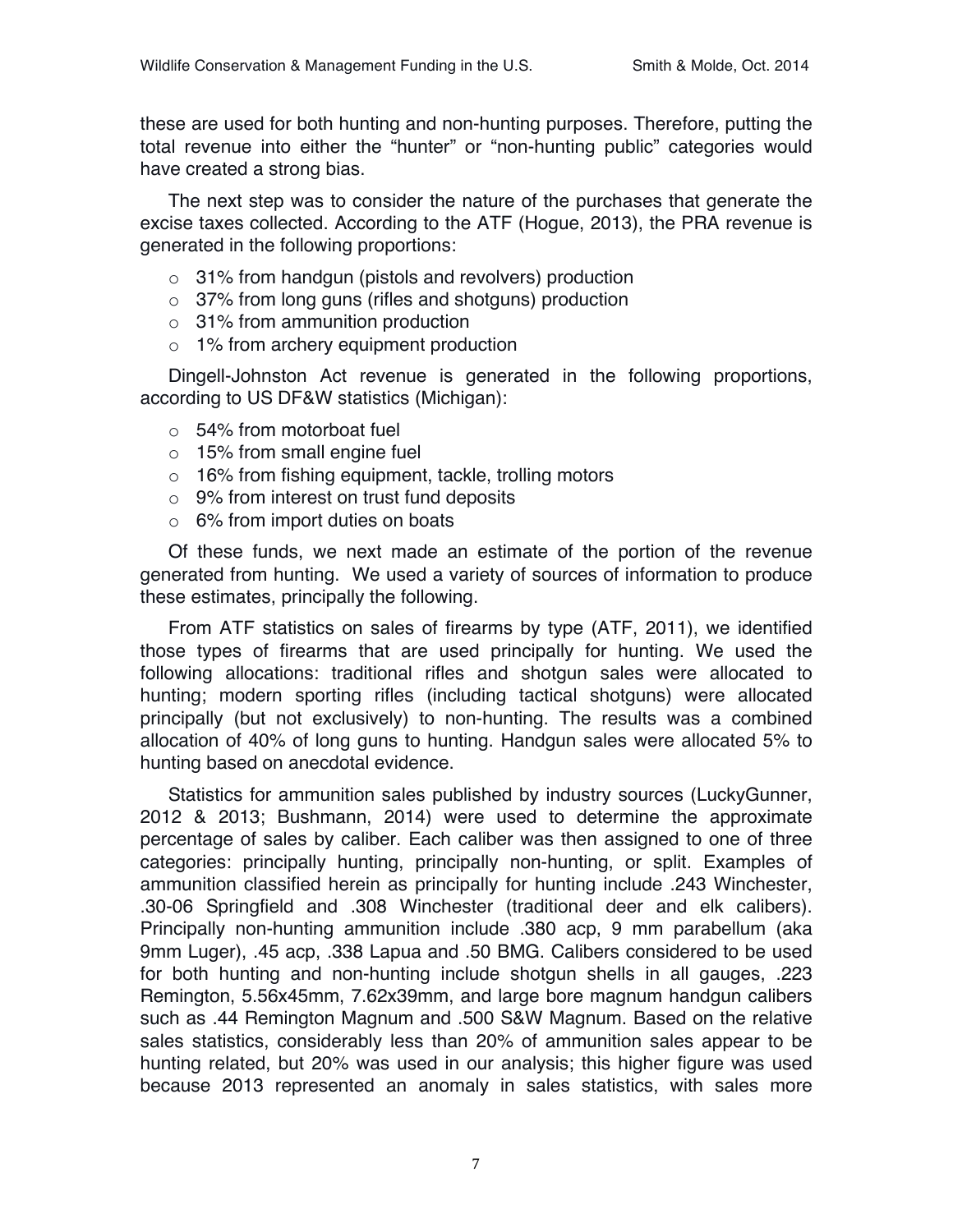heavily weighted towards self-defense and tactical than a multi-year average would suggest.

Of the DJA revenue, the only category related to hunting is small engine fuel sales, some of which is likely used for waterfowl hunting. Our research did not find any data on allocation of these sales; we assumed 15% is derived from hunting-related activities.

Table 3 summarizes the allocations and presents the estimated total funding generated by hunting-related activities. The estimate of 14.5% is consistent with the results published by other authors, a commonly cited range being 14% to 22% of the DJA funds alone (Lin, 2014), which equates to 8% to 13% of the combined PRA and DJA funds.

Table 3: Allocation of Excise Tax Revenue Based on Activity (M = million US dollars)

| Excise Tax Source                  | Total Tax<br>Revenue, \$ | Proportion Derived from Hunting<br>Activities |              |  |
|------------------------------------|--------------------------|-----------------------------------------------|--------------|--|
|                                    |                          | $\frac{1}{\sqrt{2}}$                          | \$           |  |
| Handguns (revolvers, pistols)      | 164M                     | 5                                             | 8M           |  |
| Long guns (rifles, shotguns, MSRs) | 194M                     | 40                                            | 78M          |  |
| Ammunition (all calibers)          | 163M                     | 20                                            | 33M          |  |
| Archery equipment and supplies     | 4M                       | 33                                            | 1M           |  |
| Fuel, motor boats                  | 194M                     | 0                                             | $\mathbf{0}$ |  |
| Fuel, small engine                 | 54M                      | 15                                            | 8M           |  |
| Fishing equipment                  | 59M                      | $\overline{0}$                                | $\Omega$     |  |
| Interest on reserves               | 32M                      | $\overline{0}$                                | $\Omega$     |  |
| Import duties on boats             | 22M                      | 0                                             | $\mathbf{0}$ |  |
| <b>TOTALS</b>                      | \$882M                   | 14.5%                                         | \$128M       |  |

Another way to estimate the portion of PRA funds generated by hunting activity is to compare the number of guns used for hunting with total gun ownership. There are an estimated 270 to 310 million firearms in America (Krouse, 2012; GunPolicy; Crime Prevention Research Center, 2014). There are 14.6 million licensed hunters (FWS, 2013), though the number of licensed hunters who actually hunt is unknown. If we make an assumption that the average hunter owns 3 guns for hunting (e.g. two rifles and a shotgun), then 43.8 million guns are used for hunting, or 14.1 to 16.2% of the total. This would suggest that 8.8 to 10.1% of the combined PRA and DJA funds are huntingsourced. If we increase the per-hunter ownership assumption to 5 guns, the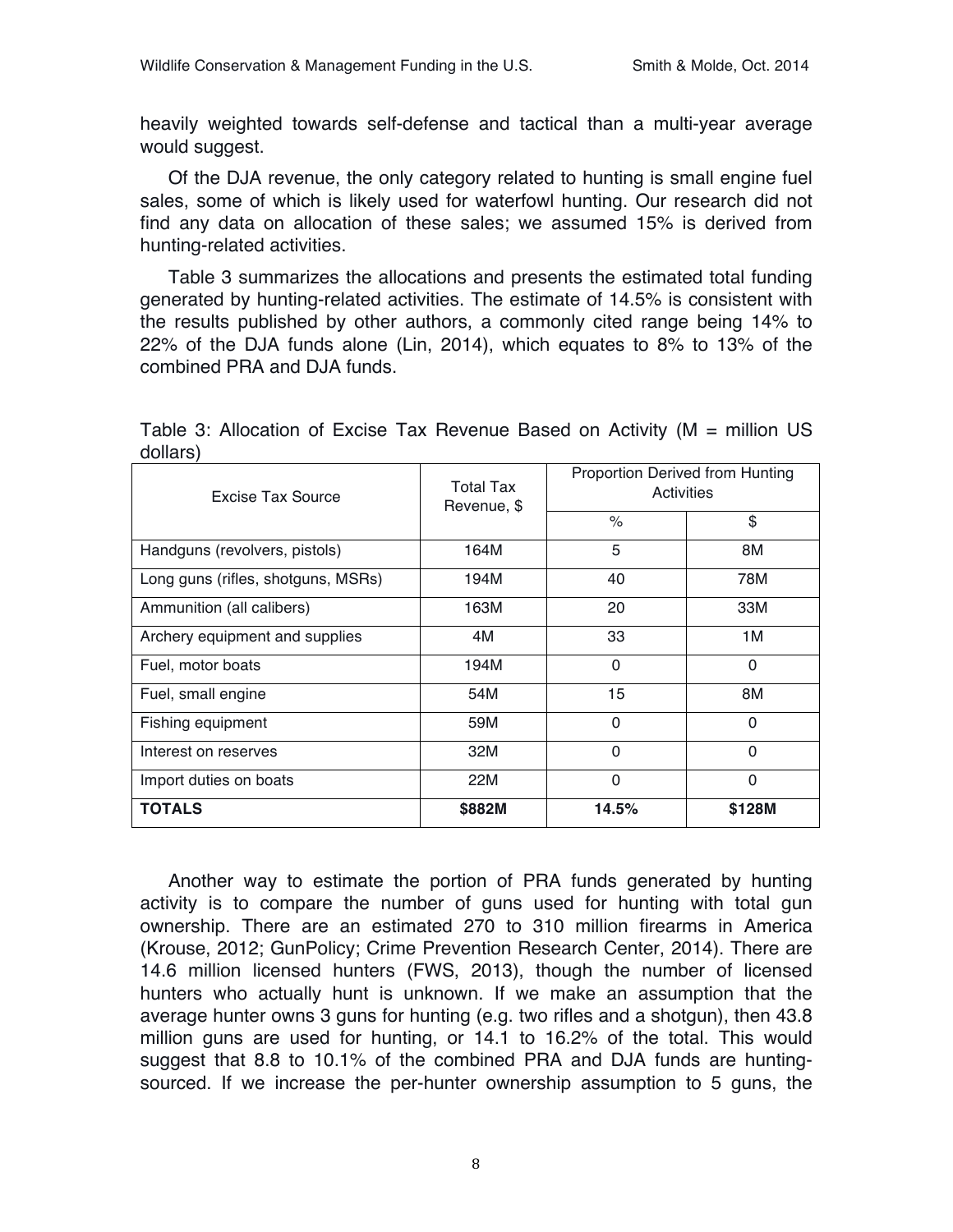portion of combined funding increase to 14.8 to 16.9%. Both ranges compare well with the 14.5% figure cited in Table 3.

#### Possible Biases In Our Analyses of PRA & DJA Revenue

A large portion of the PRA funds are set aside by law for hunter-specific uses rather than conservation or wildlife management. For example one half of the taxes generated from handguns and archery equipment are set aside exclusively for hunter education, which is principally about firearms safety (i.e., Hunter Ed); this totaled 15.9% of the PRA revenue in fiscal 2013. While one may reasonably argue that this money is not wildlife conservation funding, we have elected to ignore this issue. This creates a small bias in favor of the hunter-funding category.

Fiscal 2013 was a record-setting year for firearm and ammunition sales, based on worries in the gun community about new federal gun control legislation following the Sandy Hook shootings and the reelection of President Obama. This increased the PRA funding, both in terms of the total dollars and the PRA percentage of the combined PRA and DJA revenues. This, in turn, increased the apparent hunting allocation over a multi-year average. At the same time the types of guns and ammunition which saw the greatest sales increases in 2013 were not traditional hunting equipment but rather modern sporting rifles<sup>a</sup> or MSRs), tactical shotguns, tactical and self defense ammunition. For example, 9mm handgun ammunition sales increased to 21.4% of the total in 2013 from 14.2% in 2012 (LuckyGunner, 2012 & 2013). According to the National Shooting Sports Foundation survey, "*82% of recent purchases were AR-platform rifles*" (NSSF, 2013). The disproportionate increase in sales of pistols, tactical long guns, and the related ammunition decreased the apparent hunting contribution. The net affect was not estimated.

We applied 40% of long gun sales in 2013 to hunting sales, though the statistics suggest that this number should be lower. If, for example, the above NSSF quote is accurate and 82% of recent sales were AR platforms, and if AR platforms are principally not used for hunting as other surveys and anecdotal evidence suggest, the actual percentage allocated to hunting could be overstated by 10 percentage points or more.

!!!!!!!!!!!!!!!!!!!!!!!!!!!!!!!!!!!!!!!!!!!!!!!!!!!!!!!

<sup>&</sup>lt;sup>a</sup> Modern Sporting Rifles is an industry term for the class of rifles sometimes referred to assault rifles, assault weapons or tactical rifles. For the purposes of this paper the term is used for the class of rifles that include AR-10, AR-15, AK-47 and Uzi-style platforms and their variants. While many in the public and media seem to focus on the appearance, the most important features in terms of our use of this classification are the semi-automatic action, carbine length, and the use of a detachable magazine.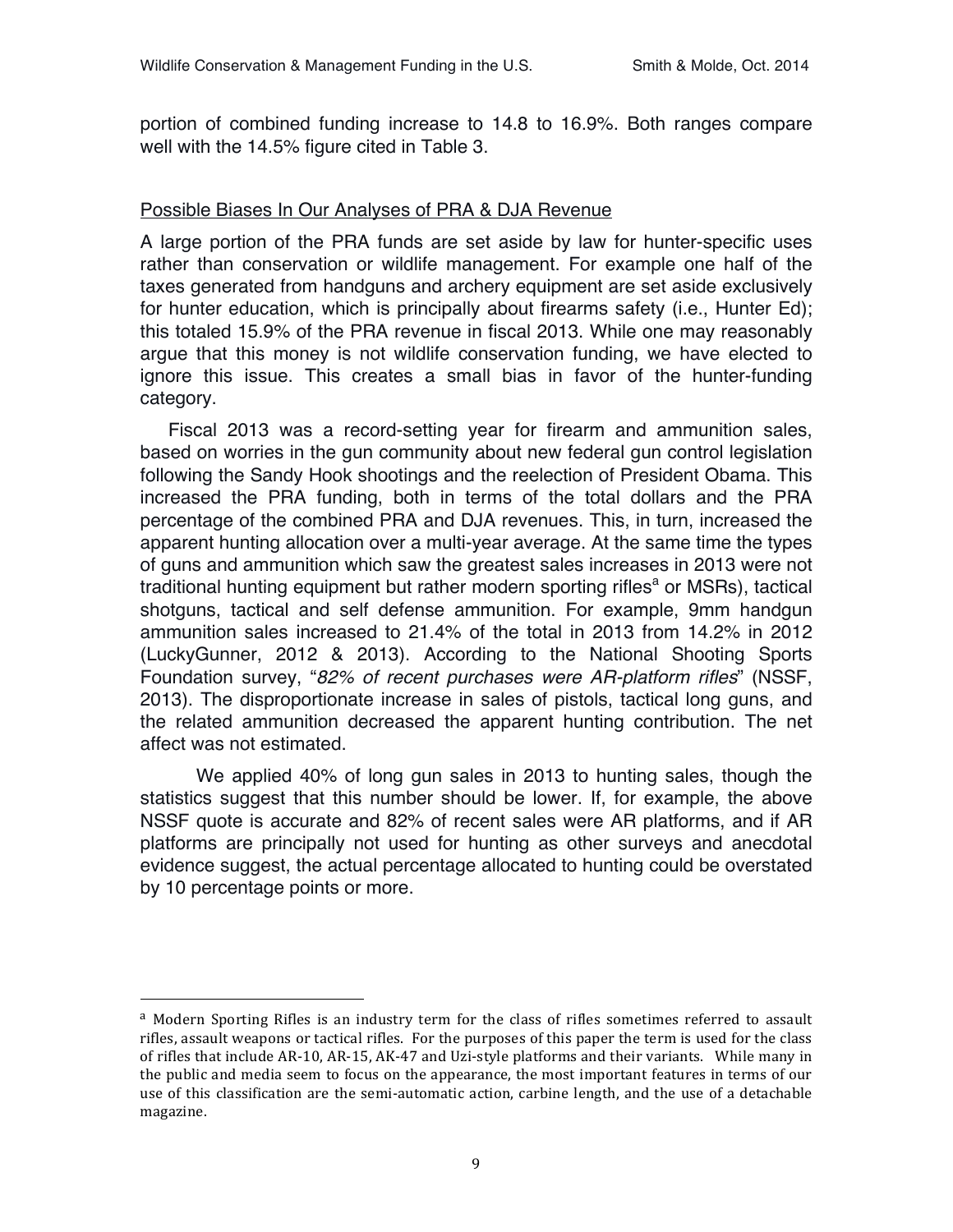# **CLOSING COMMENTS**

Gill (1996) concluded that the narrowly based funding of state wildlife agencies has *''blurred the essential distinction between public interest and special interest and inevitably eroded both scientific credibility and public trust.*'' We would argue that it is the perception not the reality that has blurred the distinction*.* For example, then director of the Nevada Department of Wildlife Ken Mayer wrote to the legislative sunset subcommittee *"…the contribution to NDOW's operating budgets from sportsmen is 79 percent of total funding*" (Mayer, 2012). He was assuming that all of the federal excise tax transfers were hunter-sourced. This is a misrepresentation often used to manipulate public opinion and influence policy. This narrative *"…logically encourages those who pay via licenses and permits for the privilege of using wildlife to expect greater benefits…Because* [it's believed that] *hunters pay the bills, it is not surprising that they are given much attention and wield a great deal of influence…*" (Jacobson et al, 2010).

Modern wildlife management has wandered far from the original path of the Public Trust Doctrine and the North American Wildlife Conservation Model from which it flows (SCOUS, 1842; Horner, 2000). Smith (1980) identified three criteria that need to be met for the Public Trust Doctrine to be effective:

- 1. The general public must be aware of their legal standing with respect to public ownership of wildlife;
- 2. This standing and the rights associated with it must be enforceable against the government so that the public can hold it accountable; and,
- 3. Interpretation of these rights must be adaptable to contemporary concerns, such as biodiversity and species extinction.

All three are impaired when the basis of public debate is a myth. It's time that we call for honest dialog from our state and federal agencies and transparency in wildlife policy making.

## **ACKNOWLEDGEMENTS**

We would like to express our deepest gratitude to the many professionals who provided review, editing and critical input into the development of this paper. Especially noteworthy are Wendy Keefover of the Humane Society of the United States and Harley Shaw, retired, Arizona Game & Fish Department who provided invaluable review and editing support.

## **REFERENCES**

Bruskotter, Jeremy T. (2011), "Rescuing wolves from politics: wildlife as a public trust resource." *Science* magazine, Vol. 333, pg. 1818-1829, September 30.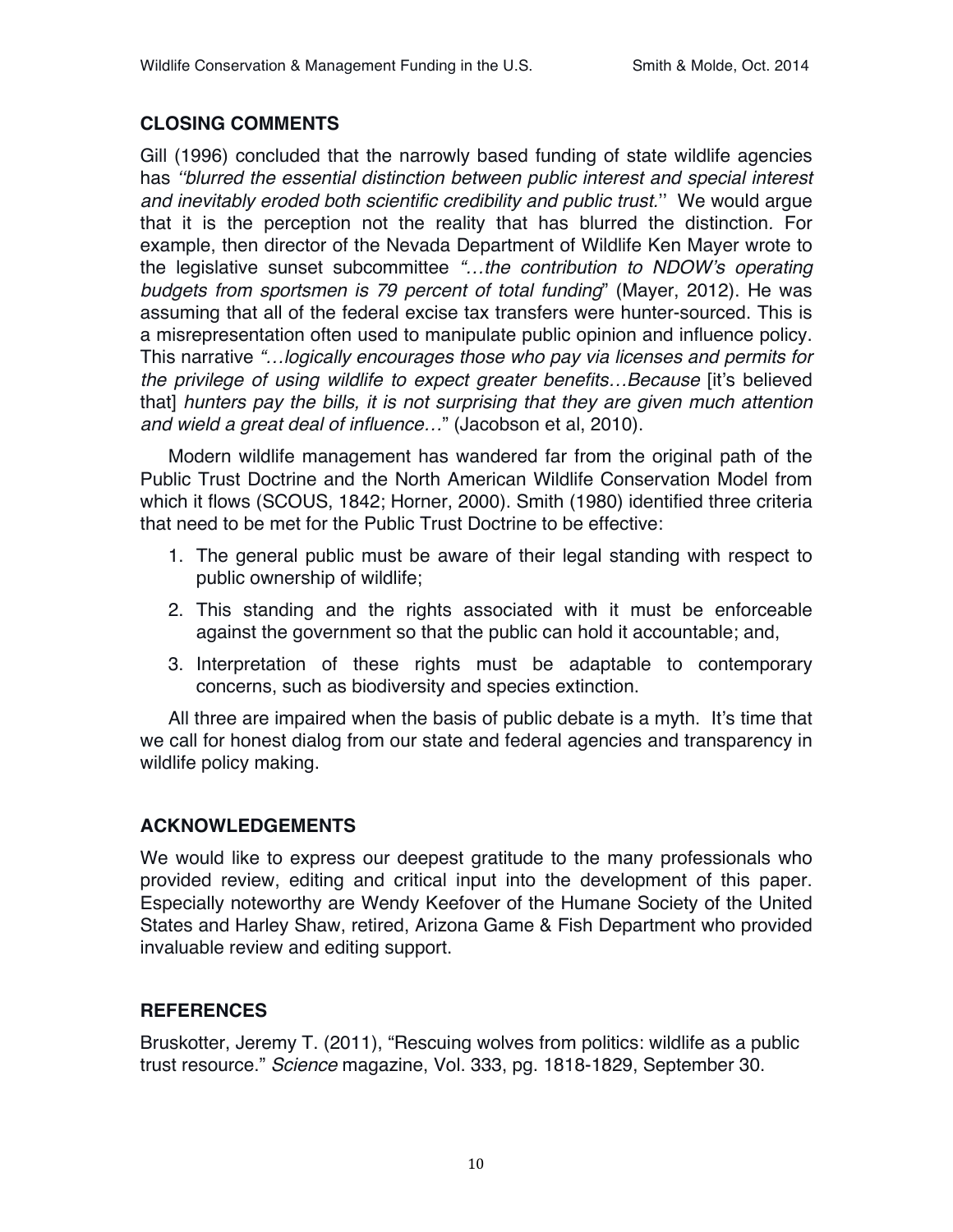Bureau of Alcohol, Tobacco, Firearms and Explosives (2011), "Annual firearms manufacturers and export report."

Bushmann, Ron (2014), "New Business Year 2014." *Shooting Industry* magazine, January.

Crime Prevention Research Center (2014), "Comparing murder rates and gun ownership across countries." March 31.

http://crimepreventionresearchcenter.org/2014/03/comparing-murder-ratesacross-countries/

GunPolicy.org, "Number of privately owned firearms." http://www.gunpolicy.org/firearms/region/united-states

Hogue, Thomas K. (2013), personal communication with Congressional Research Service as reported in "Guns, excise taxes, and wildlife restoration." March 12.

Horner, S. M. (2000), "Embryo, not fossil: breathing life into the public trust in wildlife." University of Wyoming College of Law, Land and Water Law Review 35:1–66.

Hunter Ed, http://www.hunter-ed.com/nevada/studyGuide/201034

Jacobson, Cynthia A., Organ, John F., Decker, Daniel J., Batcheller, Gordon R. and Carpenter, Len (2010), "A conservation institution for the  $21<sup>st</sup>$  century: implications for state wildlife agencies." Journal of Wildlife Management 74(2), pgs. 203-209, DOI: 10.2193/2008-485.

Krouse, William J. (2012), "Gun Control Legislation." Congressional Research Service, November 14.

Lin, Doris (2014), "Do hunters pay for wildlife conservation?" http://animalrights.about.com/od/wildlife/f/Do-Hunters-Pay-For-Wildlife-Conservation.htm

LuckyGunner (2013), retail sales statistics. http://www.luckygunner.com/labs/2013-ammo-stats/

LuckyGunner (2012), retail sales statistics. http://www.luckygunner.com/labs/2012-ammo-stats/

Mayer, Kenneth (2012), former director of the Nevada Department of Wildlife, in a letter to Assemblywoman Irene Bustamante Adams, Chair, Sunset Subcommittee of the Legislative Commission, Nevada State Legislature, May 24.

Michigan Government official website, "Facts about conservation and Dingell-Johnson funding." https://www.michigan.gov/documents/dnr/Dingell-Johnson Fact Sheet 398759 7.pdf

National Shooting Sports Foundation (NSSF, 2013), "NSSF Report modern sporting rifle (MSF) comprehensive consumer report 2013." https://www.nsf.org